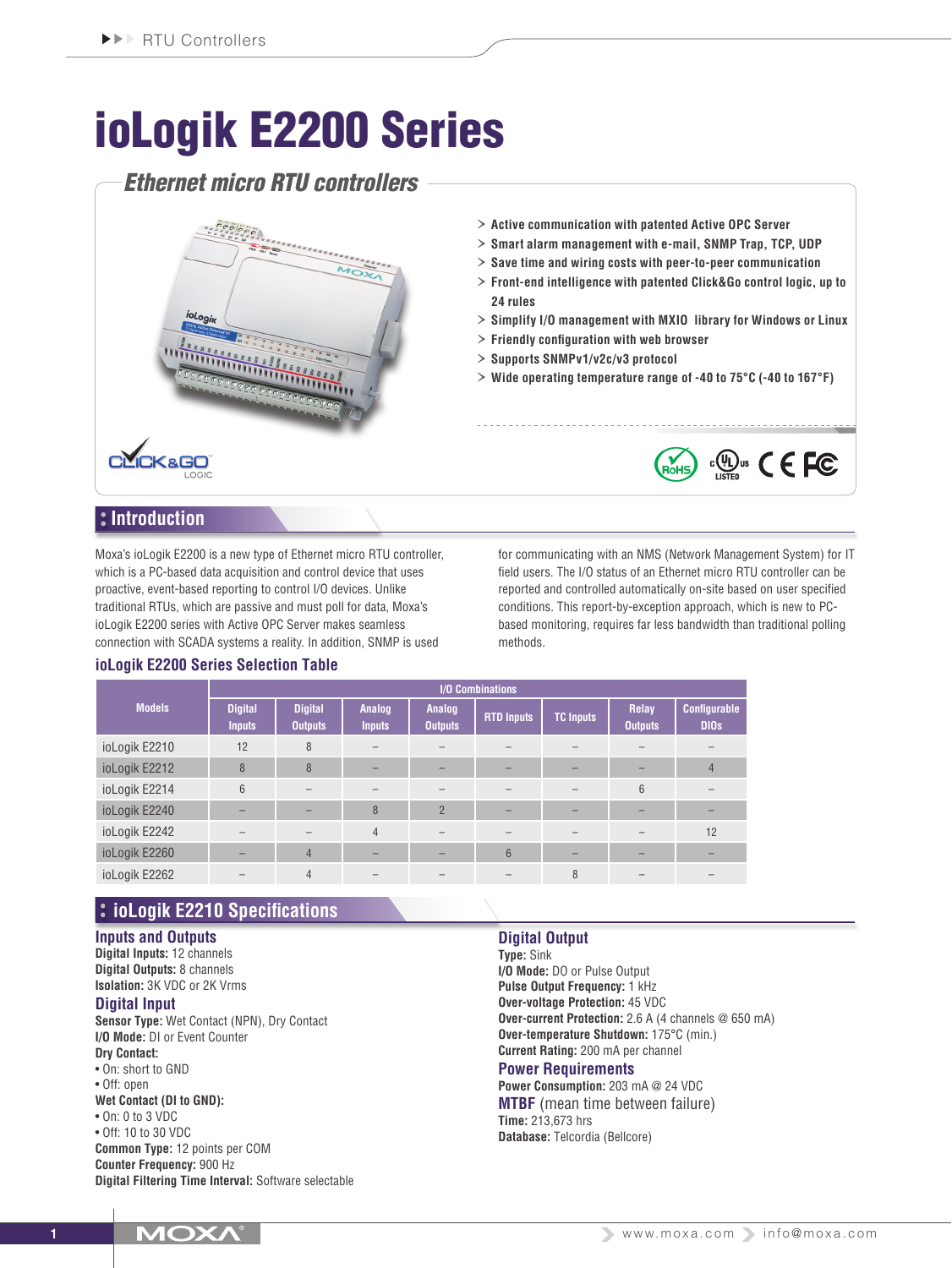## **ioLogik E2212 Specifications**

#### **Inputs and Outputs**

**Digital Inputs:** 8 channels **Digital Outputs:** 8 channels **Configurable DIOs:** 4 channels **Isolation:** 3K VDC or 2K Vrms

#### **Digital Input**

**Sensor Type:** Wet Contact (NPN or PNP) and Dry Contact **I/O Mode:** DI or Event Counter **Dry Contact:**

• On: short to GND

• Off: open

**Wet Contact (GI to GND):**

• On: 0 to 3 VDC

• OFF: 10 to 30 VDC

**Common Type:** 6 points per COM **Counter Frequency:** 900 Hz, power off storage **Digital Filtering Time Interval:** Software selectable

## **ioLogik E2214 Specifications**

#### **Inputs and Outputs**

**Digital Inputs:** 6 channels **Relay Outputs:** 6 channels **Isolation:** 3K VDC or 2K Vrms

#### **Digital Input**

**Sensor Type:** Wet Contact (NPN or PNP) and Dry Contact **I/O Mode:** DI or Event Counter **Dry Contact:**

• On: short to GND

• Off: open

**Wet Contact:** • On: 0 to 3 VDC

• Off: 10 to 30 VDC

**Common Type:** 3 points per COM **Counter Frequency:** 900 Hz, power off storage **Digital Filtering Time Interval:** Software selectable

## **ioLogik E2240 Specifications**

#### **Inputs and Outputs**

**Analog Inputs:** 8 channels **Analog Outputs:** 2 channels

#### **Analog Input**

**Type:** Differential input **Resolution:** 16 bits **I/O Mode:** Voltage / Current **Input Range:** ±150 mV, ±500 mV, ±5 V, ±10 V, 0 to 20 mA, 4 to 20 mA **Accuracy:** ±0.1% FSR @ 25°C ±0.3% FSR @ -10 and 60°C ±0.5% FSR @ -40 and 75°C **Sampling Rate:**

#### All channels:

• 10 samples/sec for voltage • 6 samples/sec for current Per channel:

• 1.25 samples/sec for voltage • 0.75 samples/sec for current

Single channel:

• 1.25 samples/sec for voltage

• 0.75 samples/sec for current

## **Digital Output**

**Type:** Sink **I/O Mode:** DO or Pulse Output **Pulse Output Frequency:** 1 kHz **Over-voltage Protection:** 45 VDC **Over-current Protection:** 2.6 A (4 channels @650 mA) **Over-temperature Shutdown:** 175°C (min.) **Current Rating:** 200 mA per channel

#### **Power Requirements**

**Power Consumption:** 136 mA @ 24 VDC **MTBF** (mean time between failure) **Time:** 217,722 hrs **Database:** Telcordia (Bellcore)

#### **Relay Output**

**Type:** Form A (N.O.) power relay **Contact Current Rating:** • Inductive Load: 2 A @ 30 VDC, 250 VAC, 110 VAC • Resistive Load: 5 A @ 30 VDC, 250 VAC, 110 VAC **Minimum permitted load:** 1 A @ 5 VDC **Initial Insulation Resistance:** 1000 M ohms (min.) @ 500 VDC **Mechanical endurance:** 1,000,000 operations Electrical endurance: 100,000 operations @ 5 A resistive load **Contact Resistance:** 100 m ohms (max.) **Pulse Output:** 0.3 Hz at rated load

#### **Power Requirements Power Consumption:** 170 mA @ 24 VDC **MTBF** (mean time between failure) **Time:** 307,239 hrs

**Database:** Telcordia (Bellcore)

**Input Impedance:** 900K ohms (min.) **Built-in Resistor for Current Input:** 120 ohms **Isolation:** 3K VDC or 2K Vrms

#### **Analog Output**

**Resolution:** 12 bits **Output Range:** 0 to 10 V, 4 to 20 mA **Drive Voltage:** 15 VDC for current output **Accuracy:** ±0.1% FSR @ 25°C, ±0.3% FSR @ -10 and 60°C

**Load Resistor:** Less than 250 ohms **Power Requirements**

**Power Consumption:** 198 mA @ 24 VDC **MTBF** (mean time between failure) **Time:** 155,941 hrs **Database:** Telcordia (Bellcore)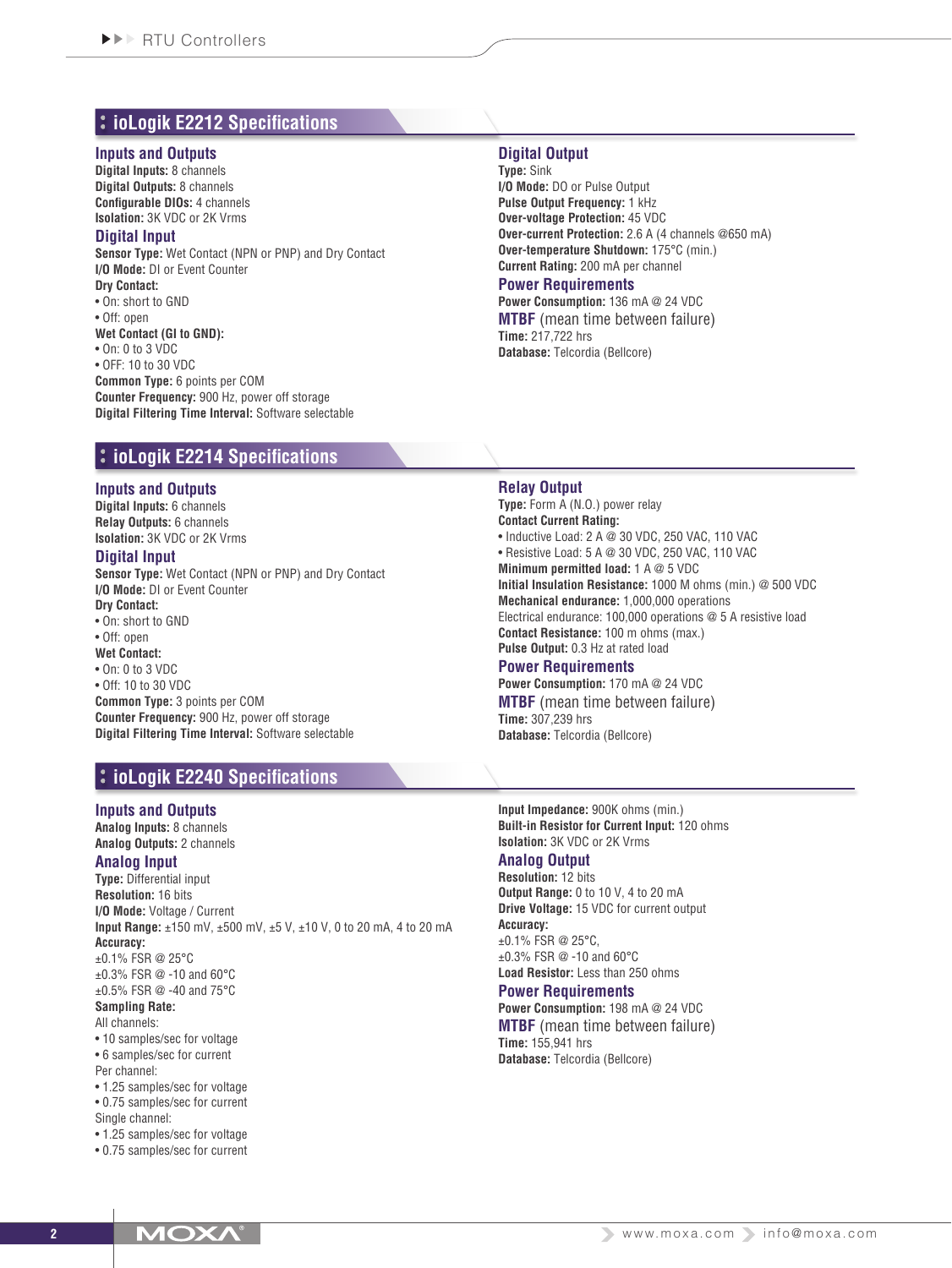## **ioLogik E2242 Specifications**

#### **Inputs and Outputs**

**Analog Inputs:** 4 channels **Configurable DIOs:** 12 channels

#### **Analog Input**

**Type:** Differential input **Resolution:** 16 bits **I/O Mode:** Voltage / Current **Input Range:** ±150 mV, 0 to 150 mV, ±500 mV, 0 to 500 mV, ±5 V, 0 to 5 V, ±10 V, 0 to 10 V, 0 to 20 mA, 4 to 20 mA **Accuracy:** ±0.1% FSR @ 25°C ±0.3% FSR @ -10 and 60°C ±0.5% FSR @ -40 and 75°C **Sampling Rate:** All channels: • 32 samples/sec

Per channel:

• 8 samples/sec

Single channel:

## • 100 samples/sec

**Input Impedance:** 200K ohms (min.) **Built-in Resistor for Current Input:** 120 ohms

#### **Digital Input**

**Sensor Type:** Wet Contact (NPN or PNP) and Dry Contact **I/O Mode:** DI or event counter

## **ioLogik E2260 Specifications**

#### **Inputs and Outputs**

**RTD Inputs:** 6 channels **Digital Outputs:** 4 channels **Isolation:** 3K VDC or 2K Vrms

#### **RTD Inputs**

**Input Type:** PT50, PT100, PT200, PT500, PT1000; JPT100, JPT200, JPT500, JPT1000; NI100, NI120, NI200, NI500, NI1000; Resistance of 310, 620, 1250, and 2200 ohms **Sampling Rate:** 12 samples/sec (all channels) **Resolution:** 0.1°C or 0.1 ohm **Accuracy:** ±0.1% FSR @ 25°C ±0.3% FSR @ -10 and 60°C

±0.5% FSR @ -40 and 75°C **Input Impedance:** 625K ohms

## **ioLogik E2262 Specifications**

#### **Inputs and Outputs**

**Thermocouple Inputs:** 8 channels **Digital Outputs:** 4 channels

#### **Thermocouple Input**

**Sensor Type:** J (0 to 750°C), K (-200 to 1250°C), T (-200 to 350°C), E (-200 to 900°C), R (-50 to 1600°C), S (-50 to 1760°C), B (600 to 1700°C), N (-200 to 1300°C) **Millivolt Type:**

• Mode: ±78.126 mV, ±39.062 mV, ±19.532 mV • Fault and over-voltage protection: -35 to +35 VDC (power off); -25 to +30 VDC (power on) **Sampling Rate:** 12 samples/sec (all channels) **Resolution:** 16 bits

#### **Accuracy:**

±0.1% FSR @ 25°C ±0.3% FSR @ -10 and 60°C ±0.5% FSR @ -40 and 75°C **Input Impedance:** 1 M ohms

#### **Dry Contact:**

• On: short to GND • Off: Open **Wet Contact:**  $\bullet$  On: 0 to 3 VDC • Off: 10 to 30 VDC **Common Type:** 6 points per COM **Isolation:** 3K VDC or 2K Vrms **Counter Frequency:** 900 Hz, power off storage **Digital Filtering Time Interval:** Software selectable **Digital Output**

**Type:** Sink

**I/O Mode:** DO or Pulse Output **Pulse Output Frequency:** 1 kHz **Over-voltage Protection:** 45 VDC **Over-current Protection:** 2.6 A (4 channels @ 650 mA) **Over-temperature Shutdown:** 175°C (min.) **Current Rating:** 200 mA per channel **Isolation:** 3K VDC or 2K Vrms

#### **Power Requirements**

**Power Consumption:** 178 mA @ 24 VDC **MTBF** (mean time between failure) **Time:** 204,391 hrs **Database:** Telcordia (Bellcore)

#### **Digital Output**

**Type:** Sink **I/O Mode:** DO or Pulse Output **Pulse Output Frequency:** 100 Hz **Over-voltage Protection:** 45 VDC **Over-current Protection:** 2.6 A (4 channels @ 650 mA) **Over-temperature Shutdown:** 175°C **Current Rating:** 200 mA per channel

## **Power Requirements**

**Power Consumption:** 95 mA @ 24 VDC **MTBF** (mean time between failure) **Time:** 327,282 hrs **Database:** Telcordia (Bellcore)

#### **Digital Output**

**Type:** Sink **I/O Mode:** DO or Pulse Output **Pulse Output Frequency:** 100 Hz **Over-voltage Protection:** 45 VDC **Over-current Protection:** 2.6 A (4 channels @ 650 mA) **Over-temperature Shutdown:** 175°C **Current Rating:** 200 mA per channel **Isolation:** 3K VDC or 2K Vrms

#### **Power Requirements**

**Power Consumption:** 160 mA @ 24 VDC **MTBF** (mean time between failure) **Time:** 341,063 hrs **Database:** Telcordia (Bellcore)